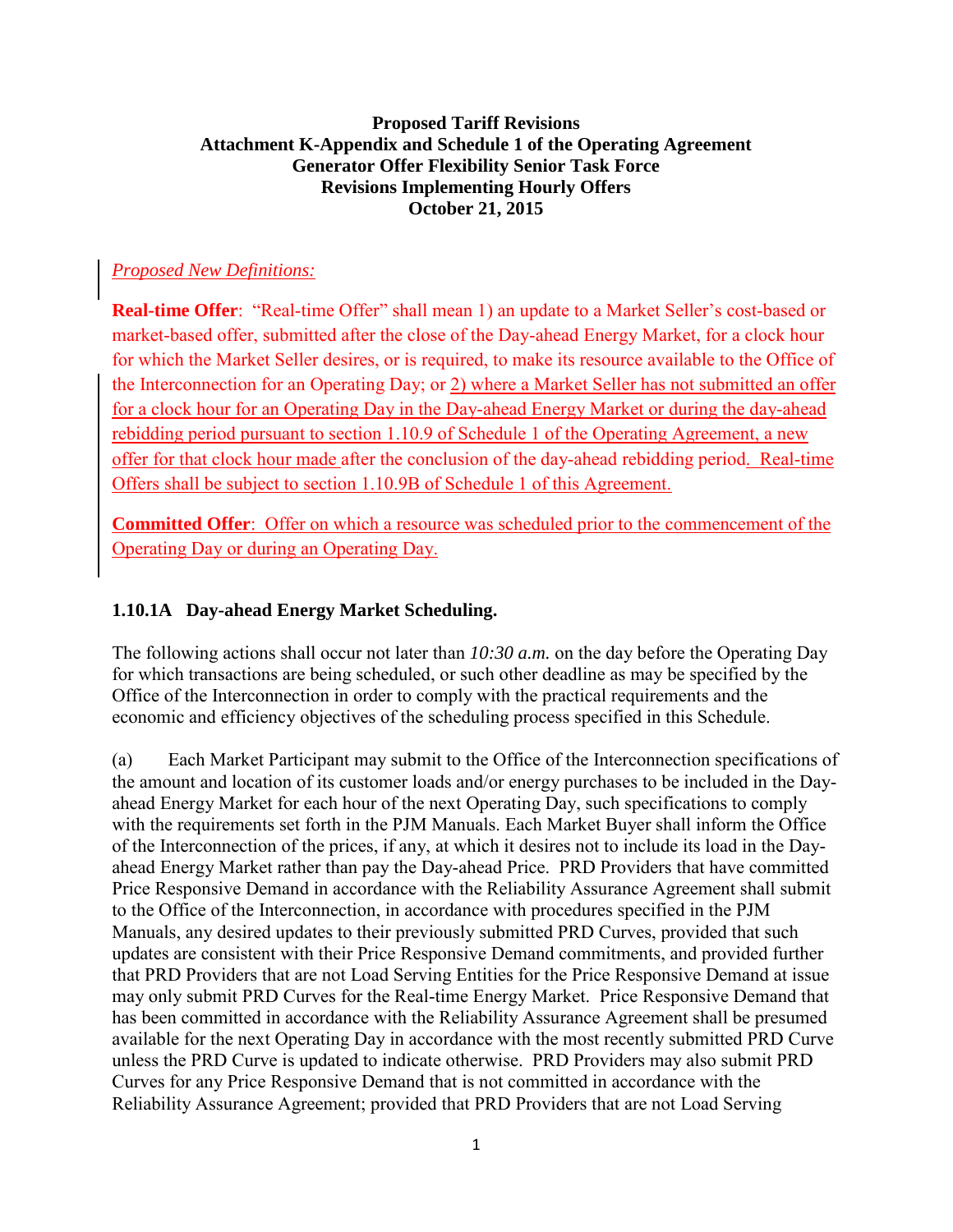Entities for the Price Responsive Demand at issue may only submit PRD Curves for the Realtime Energy Market. All PRD Curves shall be on a PRD Substation basis, and shall specify the maximum time period required to implement load reductions.

(b) Each Generating Market Buyer shall submit to the Office of the Interconnection: (i) hourly schedules for resource increments, including hydropower units, self-scheduled by the Market Buyer to meet its Equivalent Load; and (ii) the Dispatch Rate at which each such self-scheduled resource will disconnect or reduce output, or confirmation of the Market Buyer's intent not to reduce output.

(c) All Market Participants shall submit to the Office of the Interconnection schedules for any energy exports, energy imports, and wheel through transactions involving use of generation or Transmission Facilities as specified below, and shall inform the Office of the Interconnection if the transaction is to be scheduled in the Day-ahead Energy Market. Any Market Participant that elects to schedule an export, import or wheel through transaction in the Day-ahead Energy Market may specify the price (such price not to exceed the maximum price that may be specified in the PJM Manuals), if any, at which the export, import or wheel through transaction will be wholly or partially curtailed. The foregoing price specification shall apply to the applicable interface pricing point. Any Market Participant that elects not to schedule its export, import or wheel through transaction in the Day-ahead Energy Market shall inform the Office of the Interconnection if the parties to the transaction are not willing to incur Transmission Congestion and Loss Charges in the Real-time Energy Market in order to complete any such scheduled transaction. Scheduling of such transactions shall be conducted in accordance with the specifications in the PJM Manuals and the following requirements:

- i) Market Participants shall submit schedules for all energy purchases for delivery within the PJM Region, whether from resources inside or outside the PJM Region;
- ii) Market Participants shall submit schedules for exports for delivery outside the PJM Region from resources within the PJM Region that are not dynamically scheduled to such entities pursuant to Section 1.12; and
- iii) In addition to the foregoing schedules for exports, imports and wheel through transactions, Market Participants shall submit confirmations of each scheduled transaction from each other party to the transaction in addition to the party submitting the schedule, or the adjacent Control Area.

(c-1) A Market Participant may elect to submit in the Day-ahead Energy Market a form of Virtual Transaction that combines an offer to sell energy at a source, with a bid to buy the same megawatt quantity of energy at a sink where such transaction specifies the maximum difference between the Locational Marginal Prices at the source and sink. The Office of Interconnection will schedule these transactions only to the extent this difference in Locational Marginal Prices is within the maximum amount specified by the Market Participant. A Virtual Transaction of this type is referred to as an "Up-to Congestion Transaction." Such Up-to Congestion Transactions may be wholly or partially scheduled depending on the price difference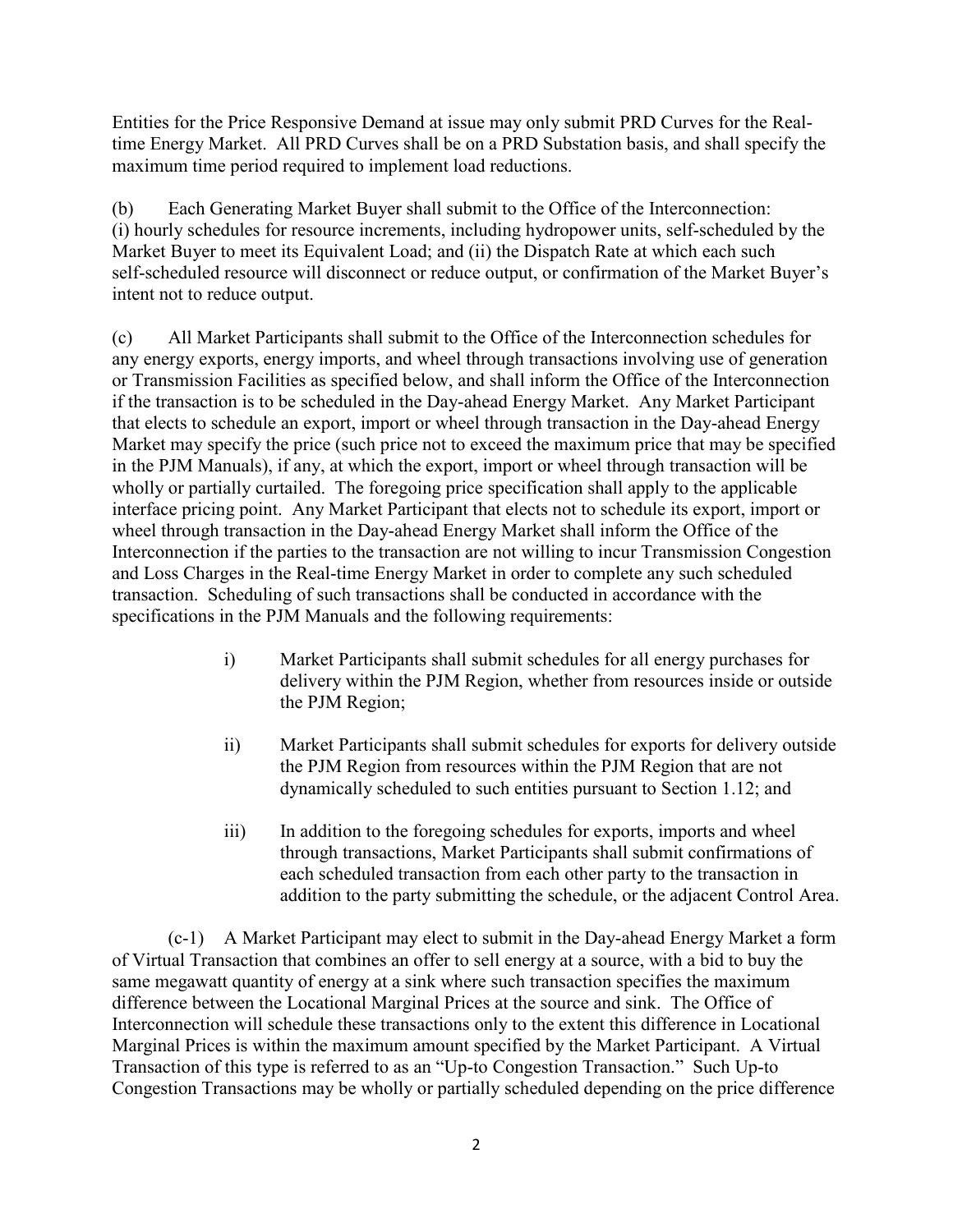between the source and sink locations in the Day-ahead Energy Market. The maximum difference between the source and sink prices that a participant may specify shall be limited to +/- \$50/MWh. The foregoing price specification shall apply to the price difference between the specified source and sink in the day-ahead scheduling process only. An accepted Up-to Congestion Transaction results in scheduled injection at a specified source and scheduled withdrawal of the same megawatt quantity at a specified sink in the Day-ahead Energy Market. The source-sink paths on which an Up-to Congestion Transaction may be submitted are limited to those paths posted on the PJM internet site and determined by the Office of the Interconnection using the following criteria:

Step 1: Start with the historic set of eligible nodes that were available as sources and sinks for interchange transactions on the PJM OASIS.

Step 2: Remove from the list of nodes described in Step 1 all load buses below 69 kV.

Step 3: Remove from the resulting set of nodes from Step 2 all generator buses at which no generators of 100 megawatts or more are connected.

Step 4: Remove from the results of Step 3 all electrically equivalent nodes.

(d) Market Sellers wishing or required to sell into the Day-ahead Energy Market shall submit offers for the supply of energy (including energy from hydropower units), demand reductions, Regulation, Operating Day-ahead Scheduling Reserves or other services for the following Operating Day for each clock hour for which the Market Seller desires or is required to make its resource available to the Office of the Interconnection. Offers for the supply of energy may be cost-based, market-based, or both, and may vary hour to hour. Offers shall be submitted to the Office of the Interconnection in the form specified by the Office of the Interconnection and shall contain the information specified in the Office of the Interconnection's Offer Data specification, this Section 1.10.1A(d), Schedule 2 of the Operating Agreement, and the PJM Manuals, as applicable. Market Sellers owning or controlling the output of a Generation Capacity Resource that was committed in an FRR Capacity Plan, self-supplied, offered and cleared in a Base Residual Auction or Incremental Auction, or designated as replacement capacity, as specified in Attachment DD of the PJM Tariff, and that has not been rendered unavailable by a Generator Planned Outage, a Generator Maintenance Outage, or a Generator Forced Outage shall submit offers for the available capacity of such Generation Capacity Resource, including any portion that is self-scheduled by the Generating Market Buyer. Such offers shall be based on the ICAP equivalent of the Market Seller's cleared UCAP capacity commitment, provided, however, where the underlying resource is a Capacity Storage Resource or an Intermittent Resource, the Market Seller shall satisfy the must offer requirement by either self-scheduling or offering the unit as a dispatchable resource, in accordance with the PJM Manuals, where the hourly dayahead self-scheduled values for such Capacity Storage Resources and Intermittent Resources may vary hour to hour from the capacity commitment. Any offer not designated as a Maximum Emergency offer shall be considered available for scheduling and dispatch under both Emergency and non-Emergency conditions. Offers may only be designated as Maximum Emergency offers to the extent that the Generation Capacity Resource falls into at least one of the following categories: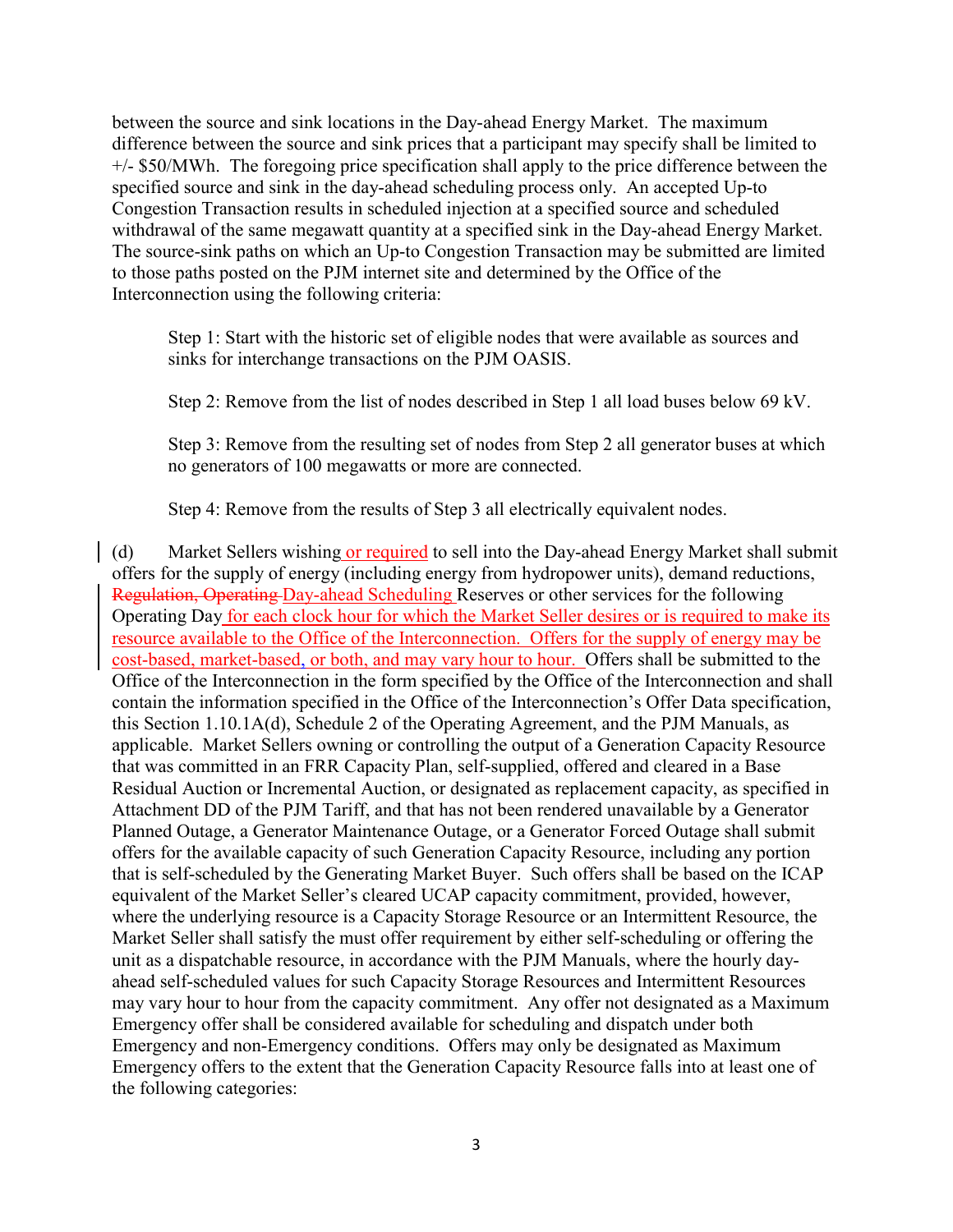- i) Environmental limits. If the resource has a limit on its run hours imposed by a federal, state, or other governmental agency that will significantly limit its availability, on either a temporary or long-term basis. This includes a resource that is limited to operating only during declared PJM capacity emergencies by a governmental authority.
- ii) Fuel limits. If physical events beyond the control of the resource owner result in the temporary interruption of fuel supply and there is limited onsite fuel storage. A fuel supplier's exercise of a contractual right to interrupt supply or delivery under an interruptible service agreement shall not qualify as an event beyond the control of the resource owner.
- iii) Temporary emergency conditions at the unit. If temporary emergency physical conditions at the resource significantly limit its availability.
- iv) Temporary megawatt additions. If a resource can provide additional megawatts on a temporary basis by oil topping, boiler over-pressure, or similar techniques, and such megawatts are not ordinarily otherwise available.

The submission of offers for resource increments that have not cleared in a Base Residual Auction or an Incremental Auction, were not committed in an FRR Capacity Plan, and were not designated as replacement capacity under Attachment DD of the PJM Tariff shall be optional, but any such offers must contain the information specified in the Office of the Interconnection's Offer Data specification, this Section 1.10.1A(d), Schedule 2 of the Operating Agreement, and the PJM Manuals, as applicable. Energy offered from generation resources that have not cleared a Base Residual Auction or an Incremental Auction, were not committed in an FRR Capacity Plan, and were not designated as replacement capacity under Attachment DD of the PJM Tariff shall not be supplied from resources that are included in or otherwise committed to supply the Operating Reserves of a Control Area outside the PJM Region.

The foregoing offers:

- i) Shall specify the Generation Capacity Resource or Demand Resource and energy or demand reduction amount, respectively, for each hour in the offer period, and the minimum run time for generation resources and minimum down time for Demand Resources;
- ii) Shall specify the amounts and prices for the entire Operating Day for each resource component offered by the Market Seller to the Office of the Interconnection;
- iii) If based on energy from a specific generation resource, may specify start-up and no-load fees equal to the specification of such fees for such resource on file with the Office of the Interconnection, if based on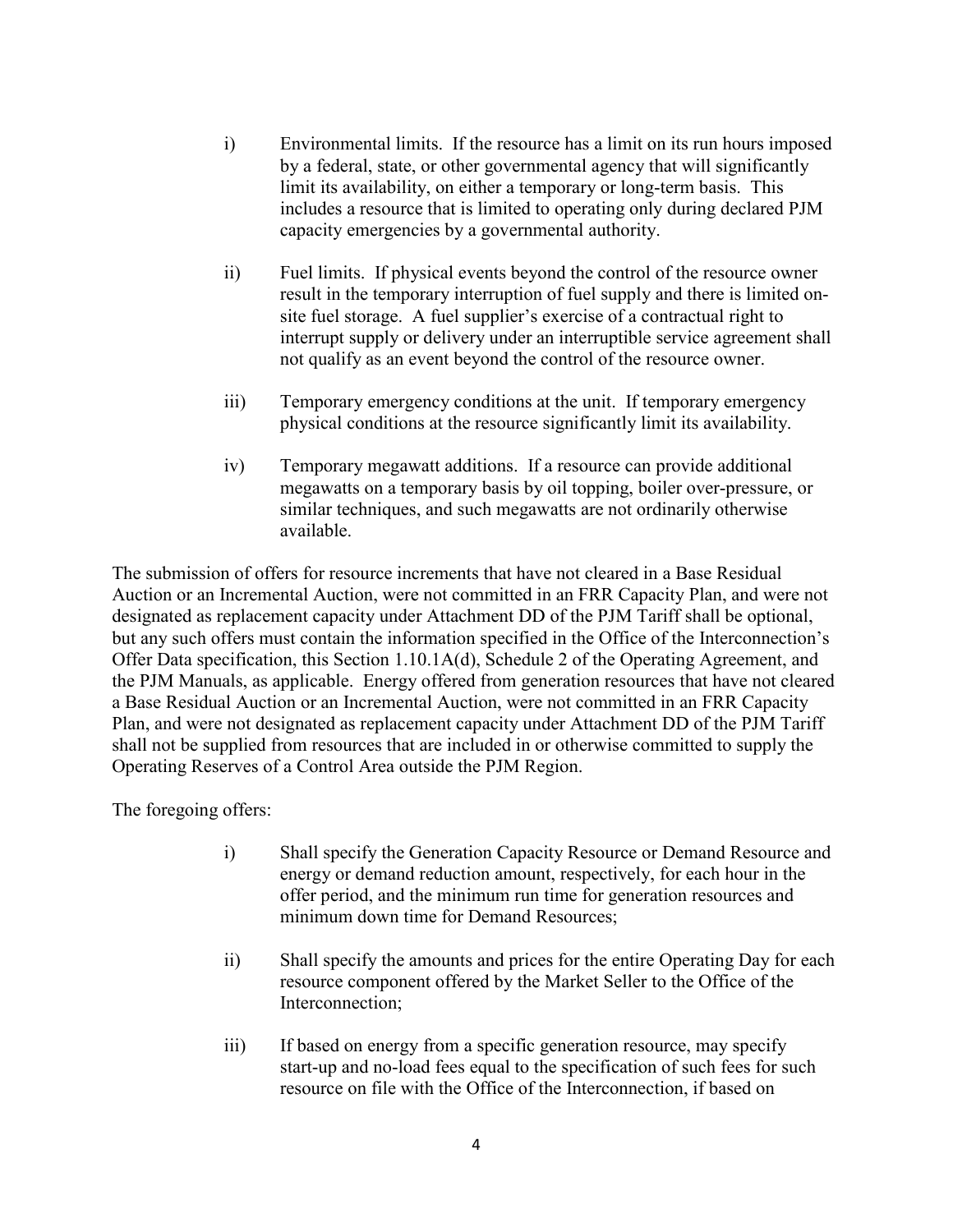reductions in demand from a Demand Resource may specify shutdown costs;

- iv) Shall set forth any special conditions upon which the Market Seller proposes to supply a resource increment, including any curtailment rate specified in a bilateral contract for the output of the resource, or any cancellation fees;
- v) May include a schedule of offers for prices and operating data contingent on acceptance by the deadline specified in this Schedule, with a second schedule applicable if accepted after the foregoing deadline;
- vi) Shall constitute an offer to submit the resource increment to the Office of the Interconnection for scheduling and dispatch in accordance with the terms of the offer, which offer shall remain open through the Operating Day, for which the offer is submitted, unless a) modified by a Real-time Offer, b) modified pursuant to subsection (n) of this section, or c) the Market Seller updates the availability of its generation resource or the availability of its schedule of offers pursuant to the PJM Manuals;
- vii) Shall be final as to the price or prices at which the Market Seller proposes to supply energy or other services to the PJM Interchange Energy Market, such price or prices being guaranteed by the Market Seller for the period extending through the end of the following Operating Day, unless modified after the close of the Day-ahead Energy Market and no later than at least 60 minutes before the applicable clock hour during the Operating Day
- viii) Shall not exceed an energy offer price of \$1,000/megawatt-hour for all Generation Capacity Resources; and
- ix) Shall not exceed an energy offer price of \$1,000/megawatt-hour, plus the applicable Reserve Penalty Factor for the Primary Reserve Requirement, minus \$1.00, for all Economic Load Response Resources;
- x) Shall not exceed an offer price as follows for Emergency Load Response and Pre-Emergency Load Response participants with:
	- a) a 30 minute lead time, pursuant to Section A.2 of Attachment DD-1 of the Tariff and the parallel provision of Schedule 6 of the RAA, \$1,000/megawatt-hour, plus the applicable Reserve Penalty Factor for the Primary Reserve Requirement, minus \$1.00;
	- b) an approved 60 minute lead time, pursuant to Section A.2 of Attachment DD-1 of the Tariff and the parallel provision of Schedule 6 of the RAA, \$1,000/megawatt-hour, plus [the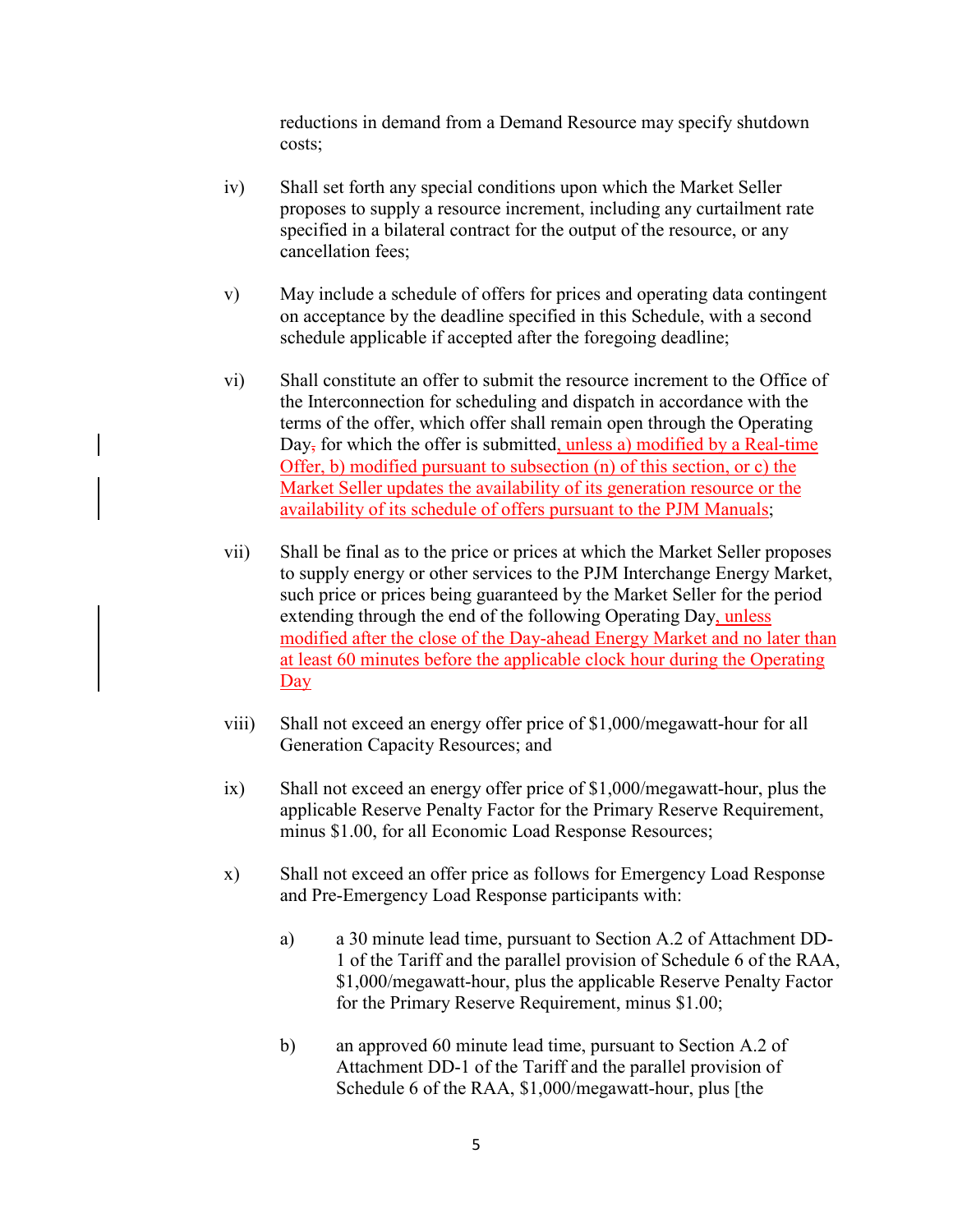applicable Reserve Penalty Factor for the Primary Reserve Requirement divided by 2]; and

c) an approved 120 minute lead time, pursuant to Section A.2 of Attachment DD-1 of the Tariff and the parallel provisions of Schedule 6 of the RAA, \$1,100/megawatt-hour.

(e) A Market Seller that wishes to make a resource available to sell Regulation service shall submit an offer for Regulation-for each clock hour for which the Market Seller desires or is required to make its resource available to the Office of the Interconnection to provide Regulation that shall specify the megawatts of Regulation being offered, which must equal or exceed 0.1 megawatts, the Regulation Zone for which such Regulation is offered, the price of the capability offer in dollars per MW, the price of the performance offer in Dollars per change in MW, and such other information specified by the Office of the Interconnection as may be necessary to evaluate the offer and the resource's opportunity costs. Additionally, such offers may vary hour to hour. The total of the performance offer multiplied by the historical average mileage used in the market clearing plus the capability offer shall not exceed \$100/ megawatt-hour per MWh in the case of Regulation offered for all Regulation Zones. In addition to any market-based offer for Regulation, the Market Seller also shall submit a cost-based offer. A cost-based offer must be in the form specified in the PJM Manuals and consist of the following components as well as any other components specified in the PJM Manuals:

- i. The costs (in \$/MW) of the fuel cost increase due to the steady-state heat rate increase resulting from operating the unit at lower megawatt output incurred from the provision of Regulation shall apply to the capability offer;
- ii. The cost increase (in \$/∆MW) in costs associated with movement of the regulation resource incurred from the provision of Regulation shall apply to the performance offer; and
- iii. An adder of up to \$12.00 per megawatt of Regulation provided applied to the capability offer.

Qualified Regulation capability must satisfy the measurement and verification tests specified in the PJM Manuals.

(f) Each Market Seller owning or controlling the output of a Generation Capacity Resource committed to service of PJM loads under the Reliability Pricing Model or Fixed Resource Requirement Alternative shall submit a forecast of the availability of each such Generation Capacity Resource for the next seven days. A Market Seller (i) may submit a non-binding forecast of the price at which it expects to offer a generation resource increment to the Office of the Interconnection over the next seven days, and (ii) shall submit a binding offer for energy, along with start-up and no-load fees, if any, for the next seven days or part thereof, for any generation resource with minimum notification or start-up requirement greater than 24 hours. Such resources committed by the Office of the Interconnection will not receive Operating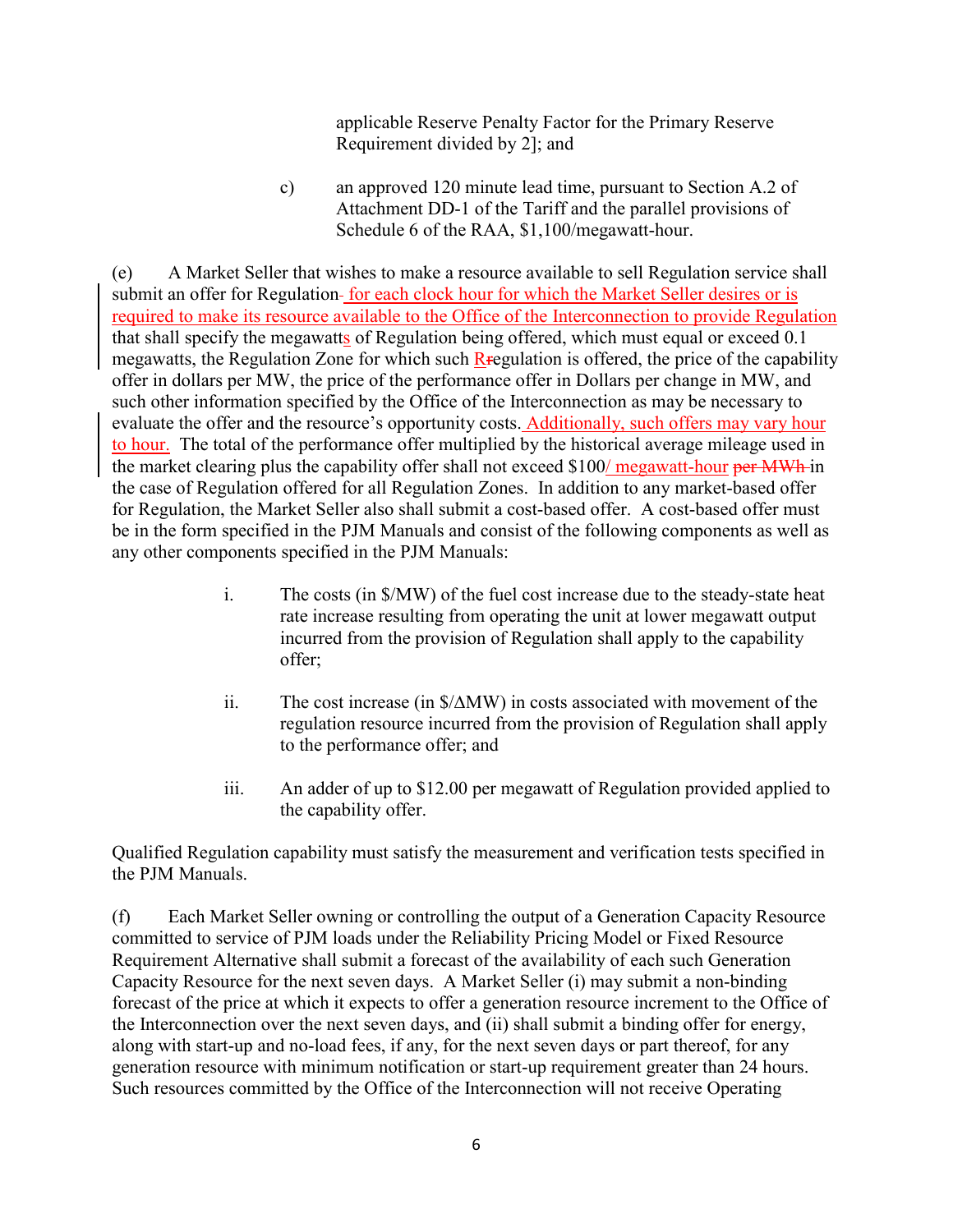Reserve Credits nor otherwise be made whole for its hours of operation for the duration of any portion of such commitment that exceeds the maximum start-up and notification times for such resources during Hot Weather Alerts and Cold Weather Alerts, consistent with Sections 3.2.3 and 6.6 hereof.

(g) Each portion of an offer that does not vary by hour and is submitted by a Market Seller of a Generation Capacity Resource into the Day-ahead Energy Market shall remain in effect for subsequent Operating Days until superseded or canceled.

(h) The Office of the Interconnection shall post the total hourly loads scheduled in the Dayahead Energy Market, as well as, its estimate of the combined hourly load of the Market Buyers for the next four days, and peak load forecasts for an additional three days.

(i) Except for Economic Load Response Participants, all Market Participants may submit Virtual Transactions that apply to the Day-ahead Energy Market only. Such Virtual Transactions must comply with the requirements set forth in the PJM Manuals and must specify amount, location and price, if any, at which the Market Participant desires to purchase or sell energy in the Day-ahead Energy Market. The Office of the Interconnection may require that a market participant shall not submit in excess of a defined number of bid/offer segments in the Dayahead Energy Market, as specified in the PJM Manuals, when the Office of the Interconnection determines that such limit is required to avoid or mitigate significant system performance problems related to bid/offer volume. Notice of the need to impose such limit shall be provided prior to 10:00 a.m. EPT on the day that the Day-ahead Energy Market will clear. For purposes of this provision, a bid/offer segment is each pairing of price and megawatt quantity submitted as part of an Increment Offer or Decrement Bid. For purposes of applying this provision to an Upto Congestion Transaction, a bid/offer segment shall refer to the pairing of a source and sink designation, as well as price and megawatt quantity, that comprise each Up-to Congestion Transaction.

(j) A Market Seller that wishes to make a generation resource or Demand Resource available to sell Synchronized Reserve shall submit an offer for Synchronized Reserve for each clock hour for which the Market Seller desires or is required to make its resource available to the Office of the Interconnection to provide Synchronized Reserve that shall specify the megawatts of Synchronized Reserve being offered, which must equal or exceed 0.1 megawatts, the price of the offer in dollars per megawatt hour, and such other information specified by the Office of the Interconnection as may be necessary to evaluate the offer and the energy used by the generation resource to provide the Synchronized Reserve and the generation resource's unit specific opportunity costs. Such offers may vary hour by hour. The price of the offer shall not exceed the variable operating and maintenance costs for providing Synchronized Reserve plus seven dollars and fifty cents.

(k) An Economic Load Response Participant that wishes to participate in the Day-ahead Energy Market by reducing demand shall submit an offer to reduce demand to the Office of the Interconnection for each clock hour for which the Economic Load Response Participant desires to make its resource available to the Office of the Interconnection to reduce demand. The offer must equal or exceed 0.1 megawatts, may vary hour by hour, and the offer-shall specify: (i) the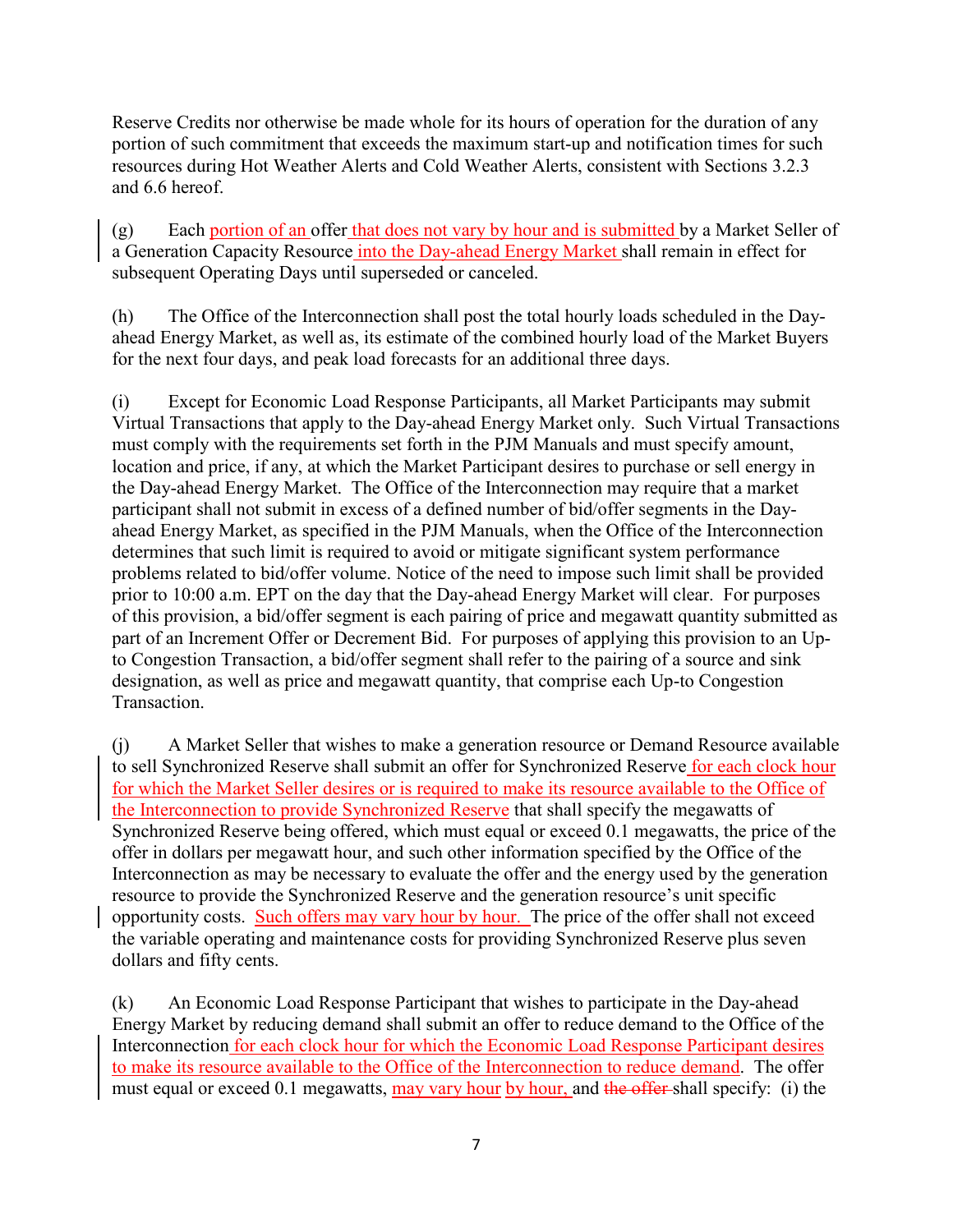amount of the offered curtailment in minimum increments of .1 megawatts: (ii) the Day-ahead Locational Marginal Price above which the end-use customer will reduce load, subject to section 1.10.1A(d)(ix); and (iii) at the Economic Load Response Participant's option, start-up costs associated with reducing load, including direct labor and equipment costs, opportunity costs, and/or a minimum of number of contiguous hours for which the load reduction must be committed. Economic Load Response Participants submitting offers to reduce demand in the Day-ahead Energy Market may establish an incremental offer curve, provided that such offer curve shall be limited to ten price pairs (in MWs) per hour.

(l) Market Sellers owning or controlling the output of a Demand Resource that was committed in an FRR Capacity Plan, or that was self-supplied or that offered and cleared in a Base Residual Auction or Incremental Auction, may submit demand reduction bids for the available load reduction capability of the Demand Resource. The submission of demand reduction bids for Demand Resource increments that were not committed in an FRR Capacity Plan, or that have not cleared in a Base Residual Auction or Incremental Auction, shall be optional, but any such bids must contain the information required to be included in such bids, as specified in the PJM Economic Load Response Program. A Demand Resource that was committed in an FRR Capacity Plan, or that was self-supplied or offered and cleared in a Base Residual Auction or Incremental Auction, may submit a demand reduction bid in the Day-ahead Energy Market as specified in the Economic Load Response Program; provided, however, that in the event of an Emergency PJM shall require Demand Resources to reduce load, notwithstanding that the Zonal LMP at the time such Emergency is declared is below the price identified in the demand reduction bid.

(m) Market Sellers providing Day-ahead Scheduling Reserves Resources shall submit in the Day-ahead Scheduling Reserves Market: 1) a price offer in dollars per megawatt hour; and 2) such other information specified by the Office of the Interconnection as may be necessary to determine any relevant opportunity costs for the resource(s). The foregoing notwithstanding, to qualify to submit Day-ahead Scheduling Reserves pursuant to this section, the Day-ahead Scheduling Reserves Resources shall submit energy offers in the Day-ahead Energy Market including start-up and shut-down costs for generation resource and Demand Resources, respectively, and all generation resources that are capable of providing Day-ahead Scheduling Reserves that a particular resource can provide that service. The megawatt MW quantity of Dayahead Scheduling Reserves that a particular resource can provide in a given hour will be determined based on the energy Offer Data submitted in the Day-ahead Energy Market, as detailed in the PJM Manuals.

(n) Offers made pursuant to subsections (d), (e), (j) or (k) of this section, or during the rebidding period pursuant to section 1.10.9(a) of this Schedule, may be updated hour by hour at any time up to 60 minutes before the applicable clock hour during the Operating Day.

# **1.10.9B Updating Offers in Real-time**

Each Market Seller may submit one or more Real-time Offers up to 60 minutes before the applicable clock hour during the Operating Day. A Market Seller's Real-time Offer for a resource shall supersede any previous offer of the Market Seller for that resource for the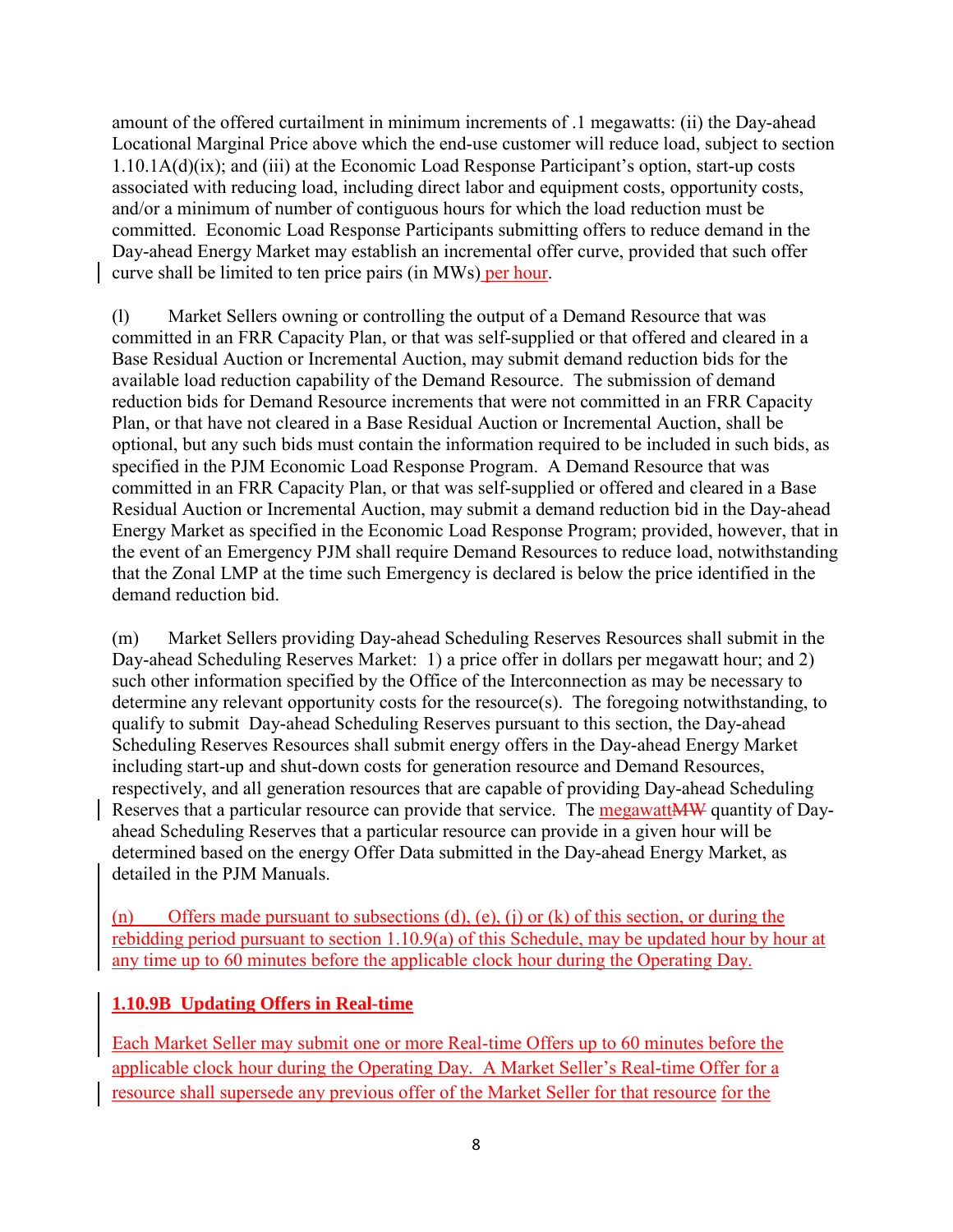applicable clock hour. A Market Seller's Real-time Offer may be greater than or less than its offer submitted in the Day-ahead Energy Market, regardless of whether the Market Seller's offer cleared in the Day-ahead Energy Market, or greater than or less than a previously submitted Real-time Offer, subject to the following conditions:

(a) Cost-based Real-time Offers must comply with Schedule 2 of the Operating Agreement and the PJM Manuals.

(b) Market-based Real-time Offers may be submitted at any price level provided they do not exceed the applicable energy offer caps specified in this Schedule.

(c) Whenever a Market Seller submits a change to its market-based Real-time Offer for a clock hour during the Operating Day, the Market Seller must ensure that its currently applicable costbased offer for such clock hour is still compliant with the cost development guidelines described in Schedule 2 of this Agreement and PJM Manuals. If such offer is not compliant with the costdevelopment guidelines, the Market Seller must submit an updated cost-based Real-time Offer for that clock hour that is compliant with the cost development guidelines, unless the Market Seller's estimation of its new costs for the clock hour does not exceed its currently applicable cost-based offer by more than \$5/MWh.

# **6.4.1 Applicability**

(f) For the purposes of conducting the three pivotal supplier test in subsection (e), the following applies:

- (i) All megawatts of available incremental supply for which the power distribution factor ("dfax") has an absolute value equal to or greater than the dfax used by the Office of the Interconnection's system operators when evaluating the impact of generation with respect to the constraint ("effective megawatts") will be included in the available supply analysis at costs equal to the cost-based offers of the available incremental supply adjusted for dfax ("effective costs"). The Office of the Interconnection will post on the PJM website the dfax value used by operators with respect to a constraint when it varies from three percent.
- (ii) The three pivotal supplier test will include in the definition of the relevant market incremental supply up to and including all such supply available at an effective cost equal to 150% of the cost-based clearing price calculated using effective costs and effective megawatts and the need for megawatts to solve the constraint.
- (iii) Offer price caps will apply on a generation supplier basis (i.e. not a generating unit by generating unit basis) and only the generation suppliers that fail the three pivotal supplier test will have their units that are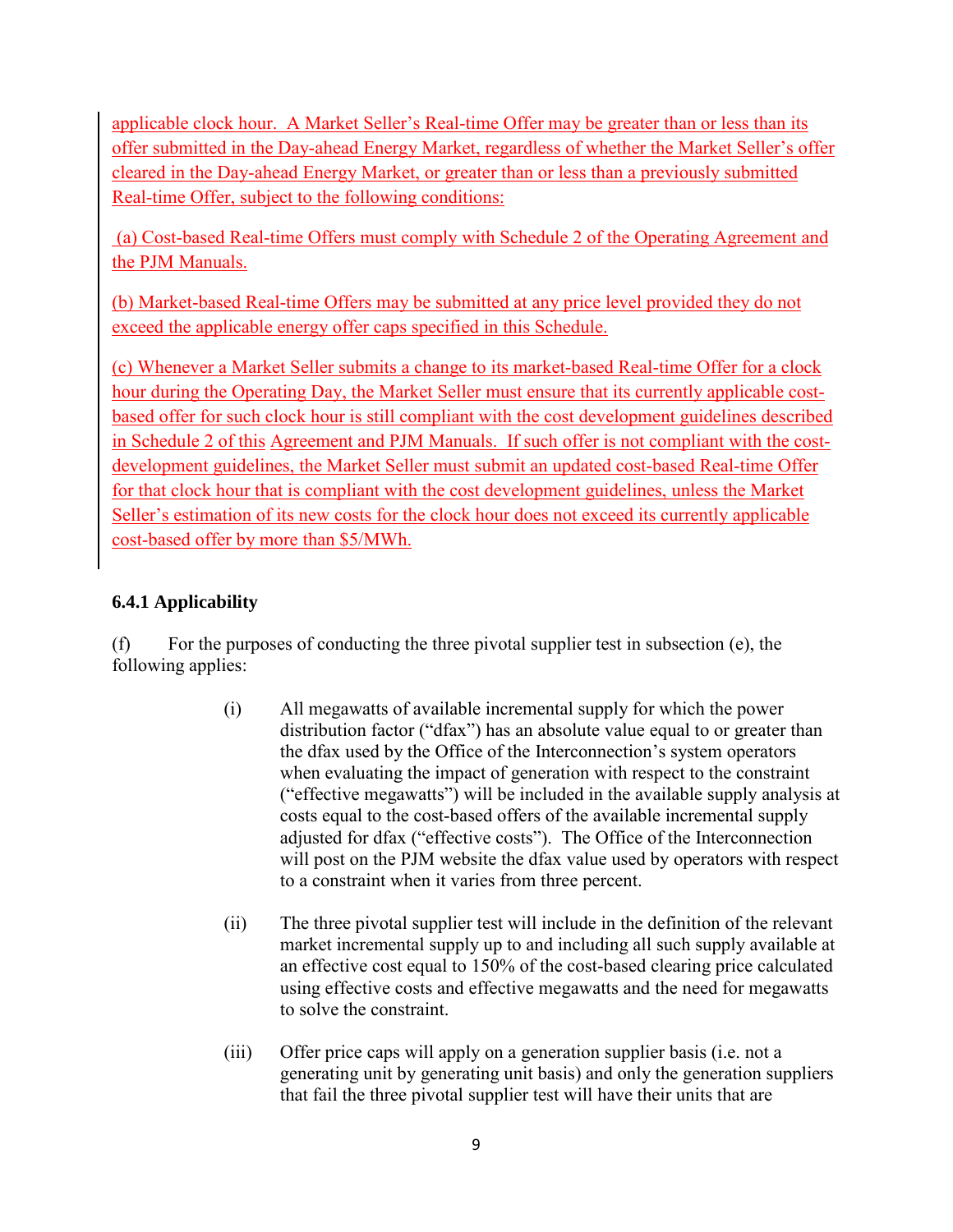dispatched with respect to the constraint offer capped. A generation supplier for the purposes of this section includes corporate affiliates. Supply controlled by a generation supplier or its affiliates by contract with unaffiliated third parties or otherwise will be included as supply of that generation supplier; supply owned by a generation supplier but controlled by an unaffiliated third party by contract or otherwise will be included as supply of that third party.

A generation supplier's units are offer capped if, when combined with the two largest other generation suppliers, the generation supplier is pivotal.

- (iv) In the Day-ahead Energy Market, the Office of the Interconnection shall include price sensitive demand, Increment Offers and Decrement Bids as demand or supply, as applicable, in the relevant market.
- (v) If any Market Seller increases its market-based Real-time Offer relative to its Committed Offer, PJM will reevaluate whether mitigation is appropriate for that Market Seller, and conduct the three-pivotal supplier test in accordance with this subsection.

#### **3.3A.5 Market Settlements in Real-time Energy Market.**

(a) Economic Load Response Participants that submit offers for load reductions in the Real-time Energy MarketDay-ahead Energy Market by no later than *2:15 p.m*. on the day prior to the Ooperating Dday that submitted a day-ahead offer that cleared or that otherwise are dispatched by the Office of the Interconnection in the Real-time Energy Market shall be compensated for reducing demand based on the actual kWh relief provided in excess of committed day-ahead load reductions. The offer shall contain the Offer Data specified in section 1.10.1A(k) of this Schedule and shall not thereafter be subject to change; provided, however, the Economic Load Response Participant may revise-update the previously specified minimum or maximum load reduction quantity and associated price by submitting a Real-time Offer for a clockn operating hour by providing notice to the Office of the Interconnection in the form and manner specified in the PJM Manuals no later than three hours60 minutes prior to such operating clock hour. Economic Load Response Participants may also submit Real-time Offers for a clock hour for an Operating Day containing Offer Data specified in section 1.10.1A(k) of this Schedule if they have not submitted an offer into the Day-ahead Energy Market, and may update such offers up to 60 minutes prior to such clock hour. Economic Load Response Participants may, at their option, combine separately registered loads that have a common pricing point into a single portfolio for purposes of offering and dispatching their load reduction capability; provided however that any load reductions will continue to be measured and verified at the individual registration level prior to aggregation at the portfolio level for purposes of energy market and balancing operating reserves settlements. An Economic Load Response Participant that curtails or causes the curtailment of demand in real-time in response to PJM dispatch, and for which the